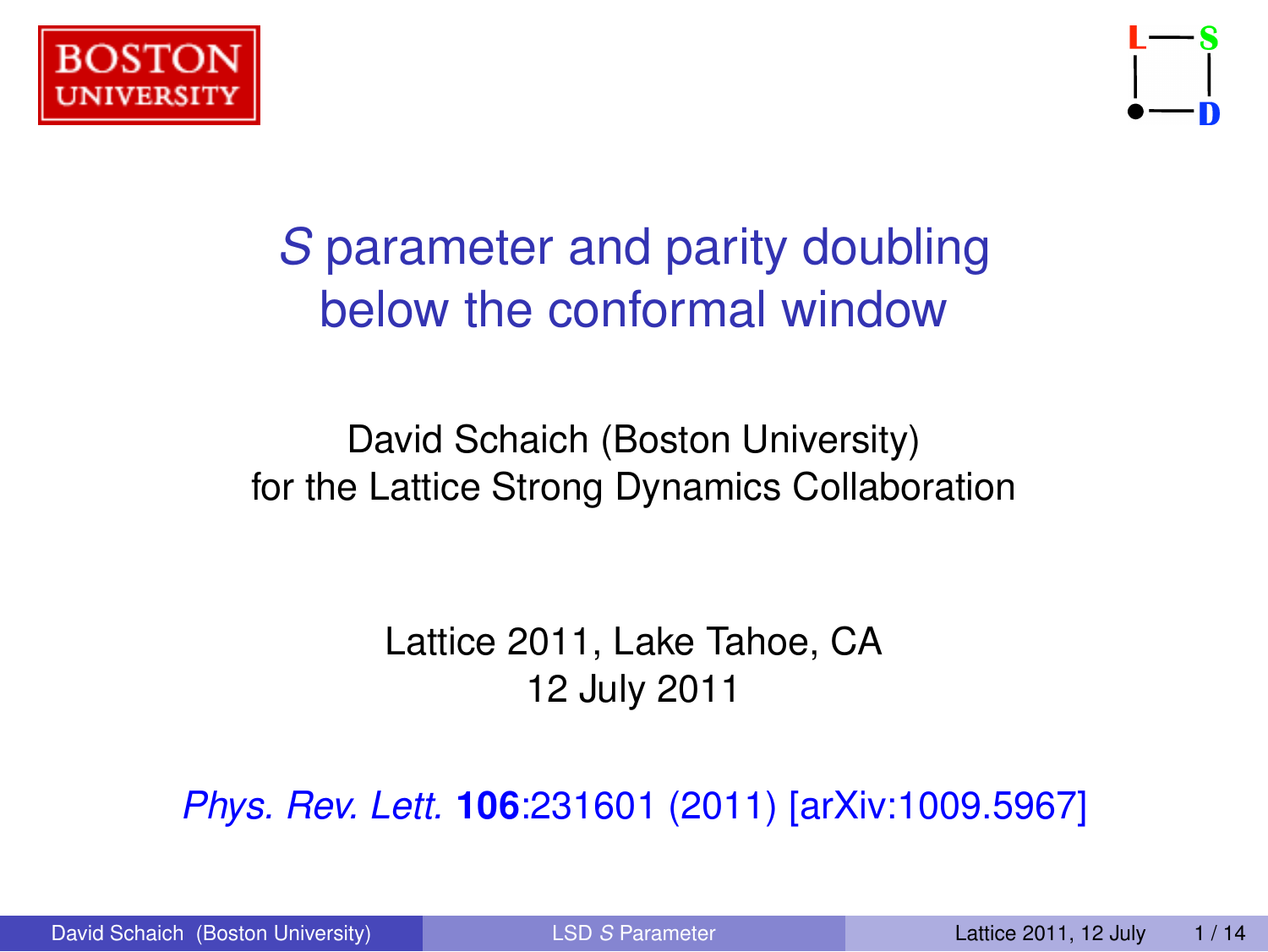# Lattice Strong Dynamics Collaboration

Argonne James Osborn Berkeley Sergey Syritsyn Boston Ron Babich, Richard Brower, Claudio Rebbi, DS Brookhaven Oliver Witzel Fermilab Ethan Neil Harvard Mike Clark Livermore Mike Buchoff, Michael Cheng, Pavlos Vranas, Joe Wasem UC Davis Joseph Kiskis U Wash. Saul Cohen Yale Thomas Appelquist, George Fleming, Meifeng Lin, Gennady Voronov

Performing non-perturbative studies of strongly interacting theories likely to produce observable signatures at the Large Hadron Collider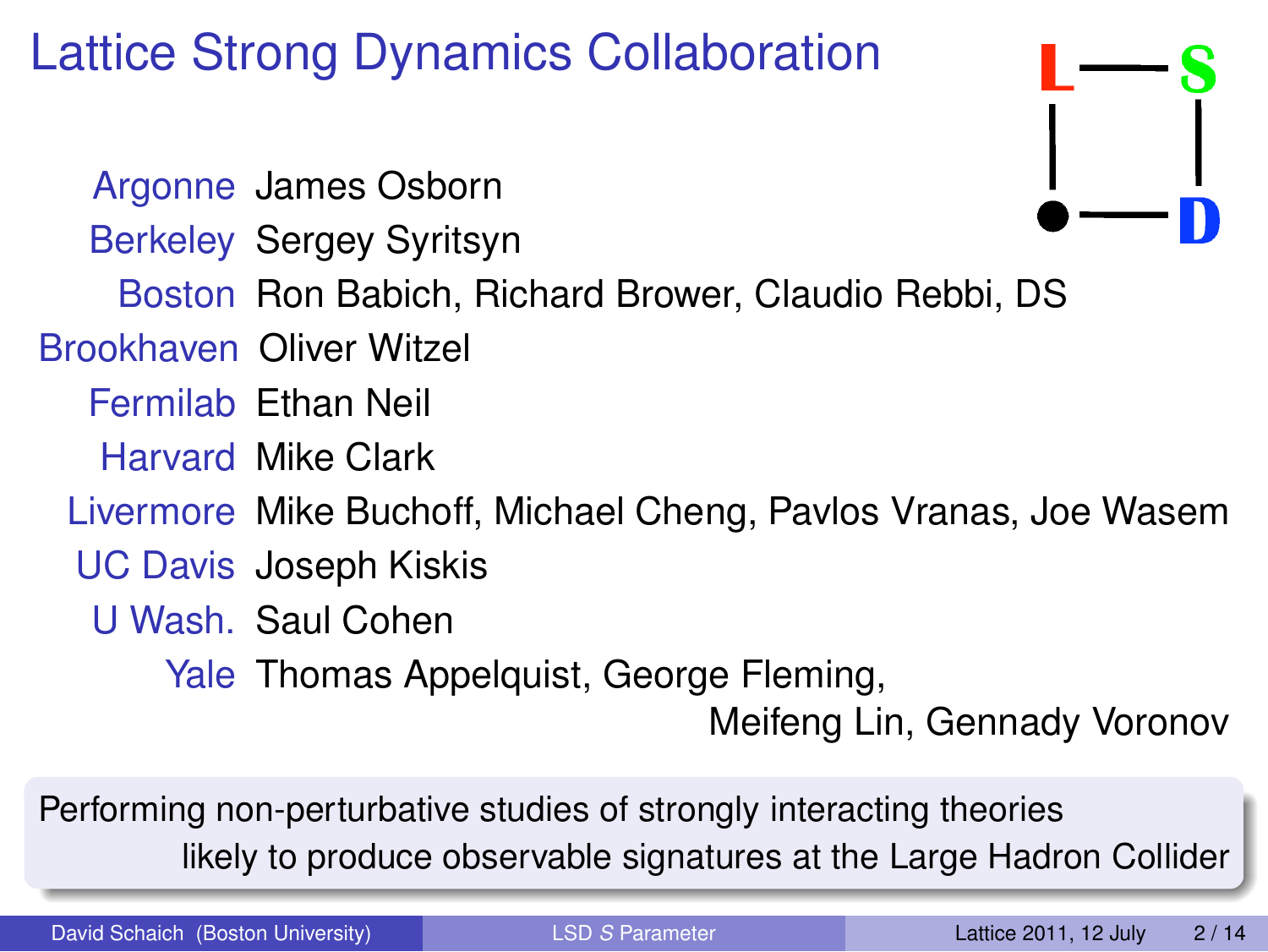## The *S* parameter: Motivation and Definition

Constrain the physics of electroweak symmetry breaking (EWSB) from its effects on vacuum polarizations Π(*Q*) of EW gauge bosons

$$
\gamma, Z \wedge \wedge \wedge \vee \wedge \wedge \wedge \wedge \vee \gamma, Z
$$

(Peskin and Takeuchi, 1991)

$$
S = 4\pi N_D \lim_{Q^2 \to 0} \frac{d}{dQ^2} \Pi_{V-A}(Q^2) - \Delta S_{SM}
$$

$$
\begin{aligned}\n\mathbf{O} \ \Pi_{V-A}^{\mu\nu}(Q) &= Z \sum_{x} e^{iQ \cdot (x+\widehat{\mu}/2)} \text{Tr} \left[ \left\langle \mathcal{V}^{\mu a}(x) V^{\nu b}(0) \right\rangle - \left\langle A^{\mu a}(x) A^{\nu b}(0) \right\rangle \right] \\
&\text{(more details later)}\n\end{aligned}
$$

 $2 N_D > 1$  is the number of doublets with chiral electroweak couplings <sup>3</sup> ∆*SSM* is subtracted so that *S* = 0 in the standard model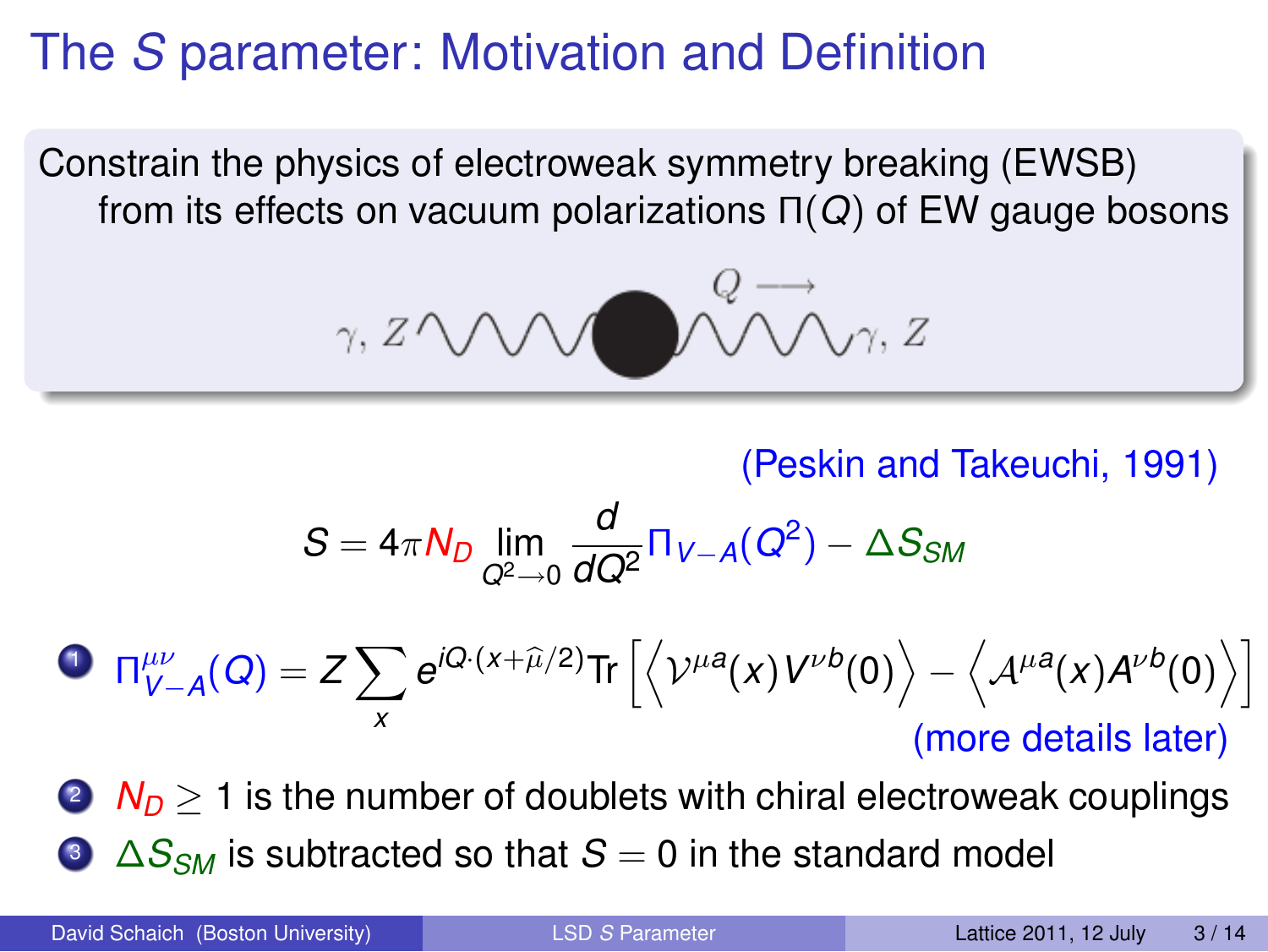# The *S* parameter: Experiment and QCD

Experimentally  $S \leq 0$ For a reference Higgs mass scale of 1 TeV  $S \approx -0.15(10)$ 



Recall technicolor: electroweak symmetry breaking results from chiral symmetry breaking in a new strongly-interacting sector QCD-based scaling:  $S \simeq 0.3 \frac{N_f}{\Omega}$ 2 *Nc*  $\frac{\mathsf{V}_c}{3} + \frac{1}{12}$ 12 $\pi$  $\left(\frac{N_f^2}{I}\right)$  $\frac{4}{4}$  – 1  $\bigcap$  log  $\bigg(\frac{M_{\rho_7}^2}{M^2}\bigg)$  $M_{\pi}^2$  $\setminus$ Recall "walking": realistic models must have non-QCD dynamics Need lattice calculations!

(PDG)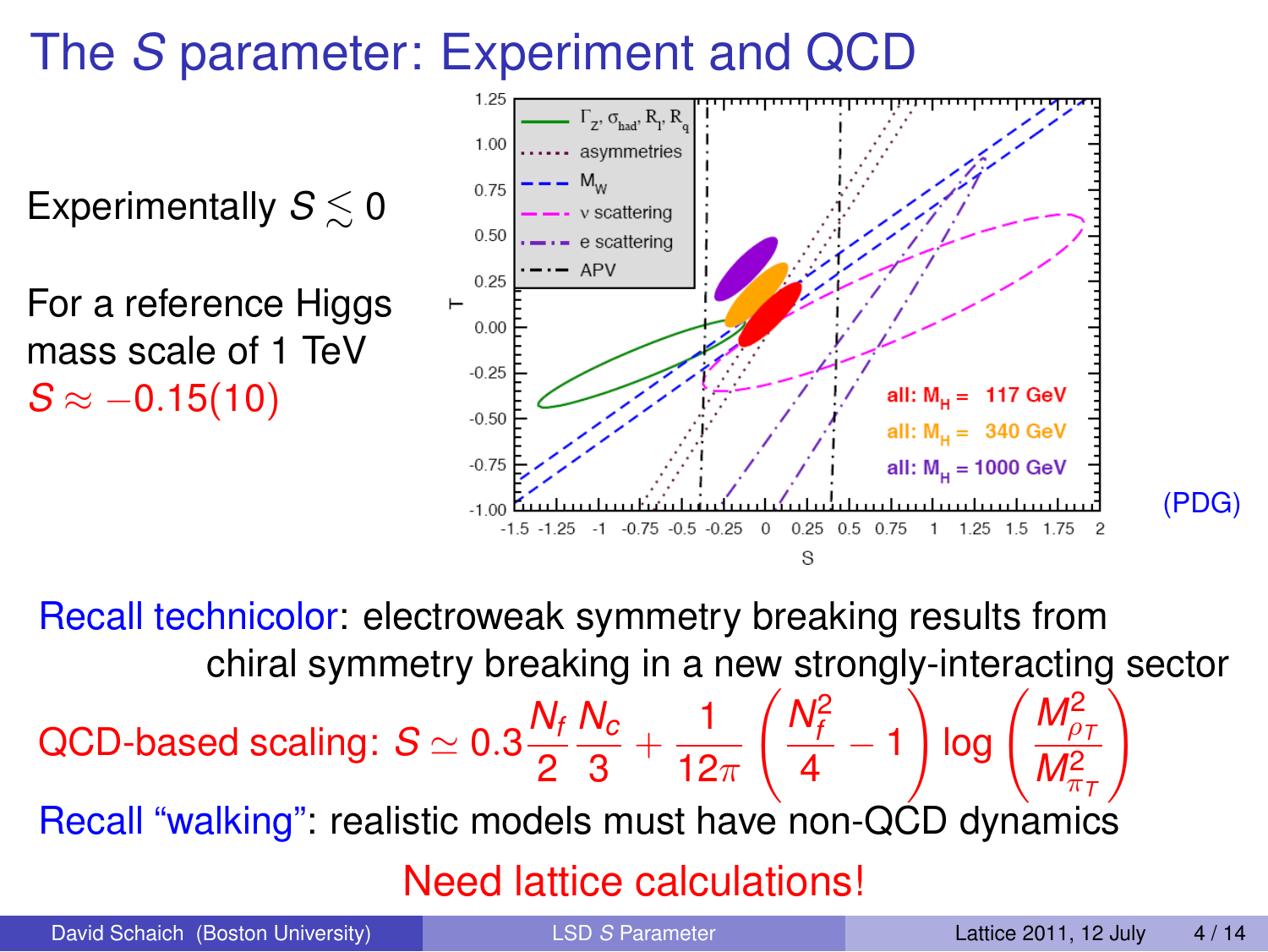## LSD Philosophy and Simulation Details

- Use QCD as a baseline, explore changes as *N<sup>f</sup>* increases  $\rightarrow$  *SU*(3) gauge theory with  $N_f = 2$ , 6, 10
- Use domain wall fermions with Iwasaki gauge action for good chiral and flavor symmetries

 $\mathcal{L}_\mathcal{s}=16 \longrightarrow m_\mathsf{res} \approx 3 \times 10^{-5} \ (2\mathfrak{f}); \quad 8 \times 10^{-4} \ (6\mathfrak{f}); \quad 2 \times 10^{-3} \ (10\mathfrak{f})$ 

- Tune  $\beta$  to hold IR scale(s) fixed in the chiral limit  $M_0 \approx 0.2 \longrightarrow \beta = 2.7$  (2f); 2.1 (6f); 1.95 (10f)
- *MPL* > 4 −→ 323×64 lattices; 0.005 ≤ *m<sup>f</sup>* ≤ 0.03
- Exploratory calculations −→∼1000 trajectories per run

Unpublished results in this talk are PRELIMINARY

Other LSD talks: M. Lin, Mon.; G. Voronov and M. Buchoff, this session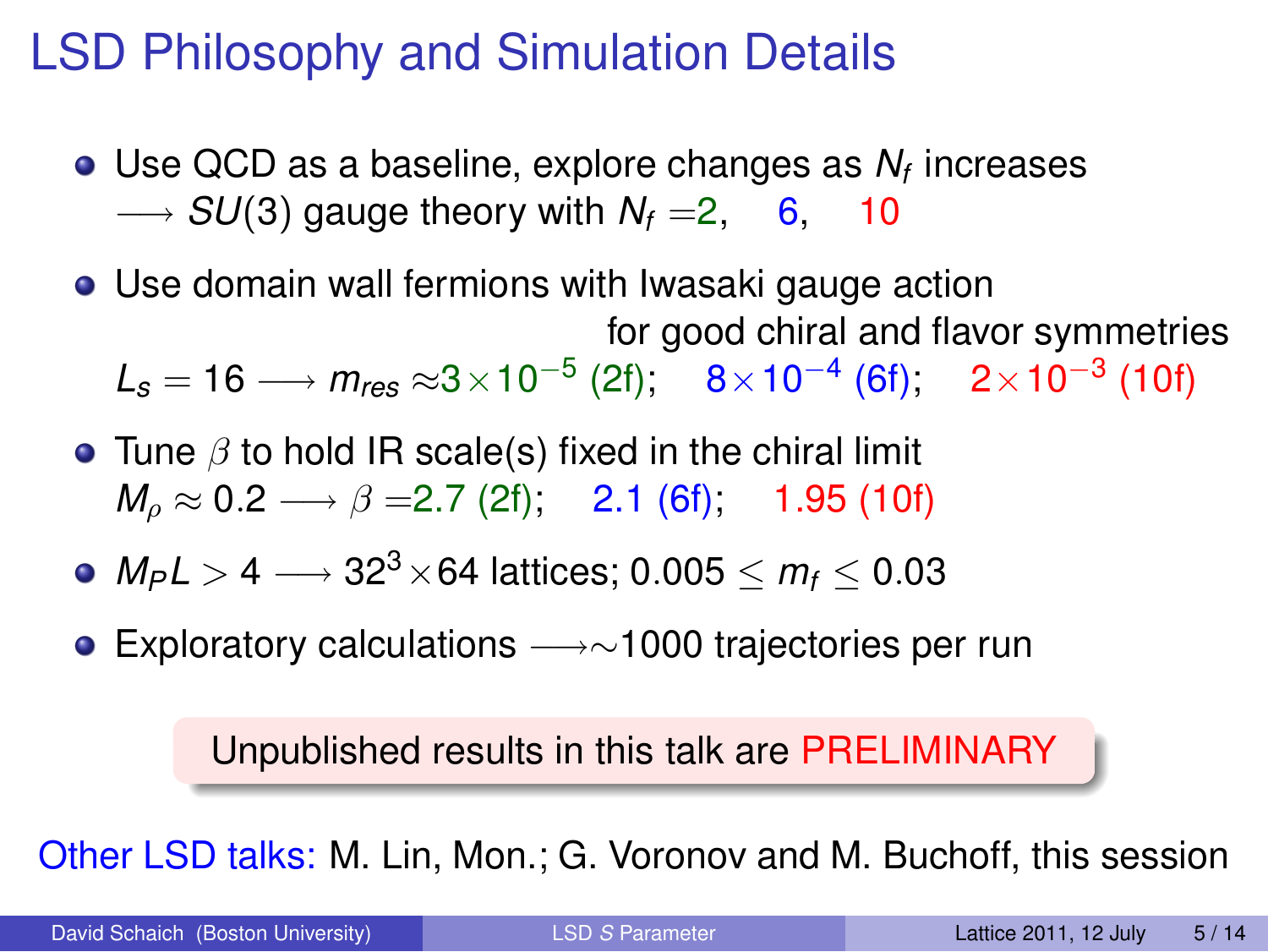## Currents and correlators

$$
S = 4\pi N_D \lim_{Q^2 \to 0} \frac{d}{dQ^2} \Pi_{V-A}(Q^2) - \Delta S_{SM}
$$

$$
\gamma, Z \wedge \bigwedge \wedge \bigwedge \bigwedge^{Q \longrightarrow} \bigwedge \gamma, Z
$$

$$
\Pi^{\mu\nu}_{V-A}(Q) = Z \sum_{x} e^{iQ \cdot (x+\widehat{\mu}/2)} \text{Tr} \left[ \left\langle \mathcal{V}^{\mu a}(x) V^{\nu b}(0) \right\rangle - \left\langle A^{\mu a}(x) A^{\nu b}(0) \right\rangle \right]
$$

$$
\Pi^{\mu\nu}(Q) = \left( \delta^{\mu\nu} - \frac{\widehat{Q}^{\mu}\widehat{Q}^{\nu}}{\widehat{Q}^{2}} \right) \Pi(Q^{2}) - \frac{\widehat{Q}^{\mu}\widehat{Q}^{\nu}}{\widehat{Q}^{2}} \Pi^{L}(Q^{2}) \qquad \widehat{Q} = 2 \sin{(Q/2)}
$$

 $\bullet$  Conserved currents V and A ensure that lattice artifacts cancel (only need one conserved current in each correlator)

● Renormalization constant **Z** computed non-perturbatively  $Z = 0.85$  (2f); 0.73 (6f); 0.71 (10f)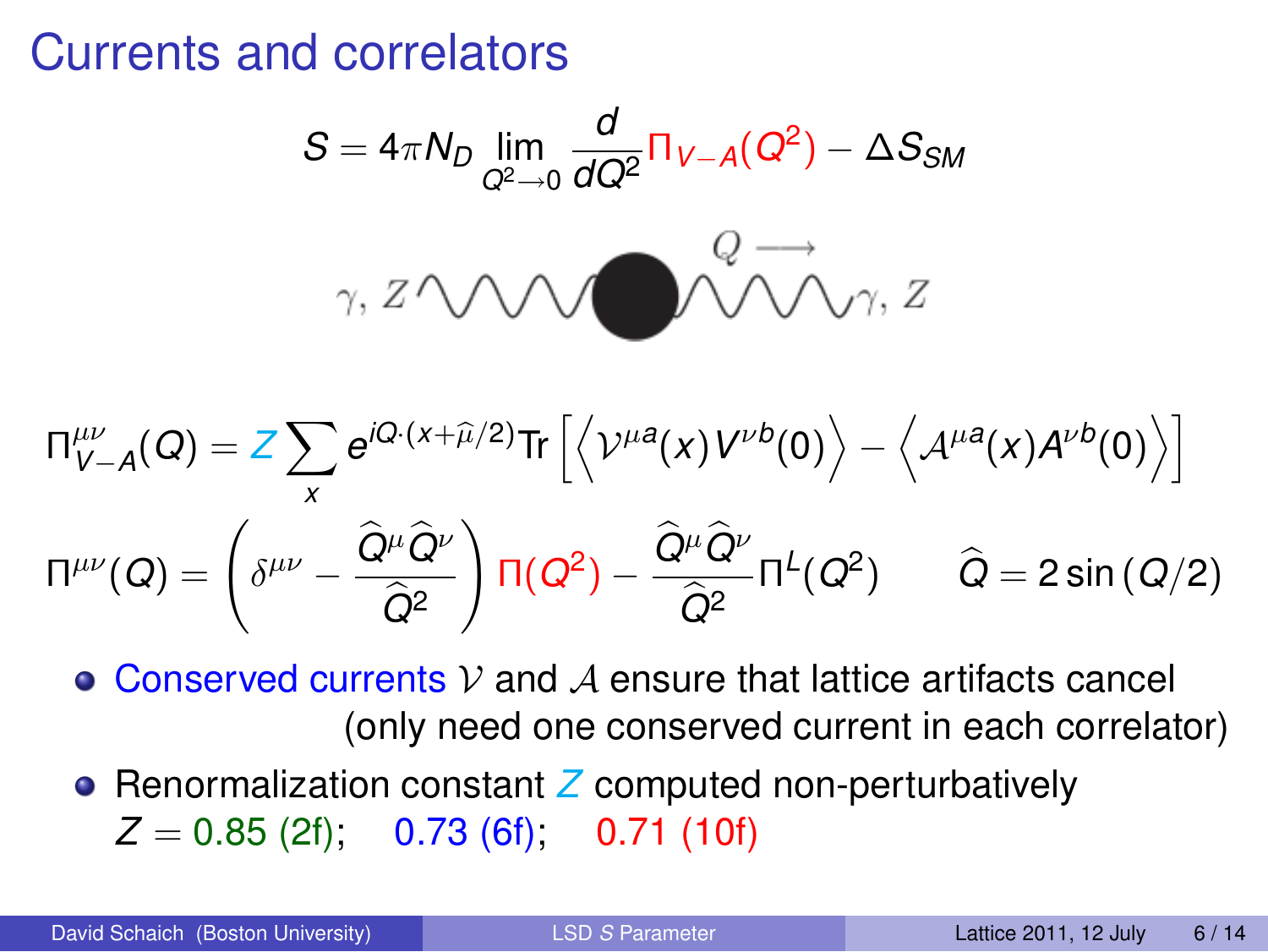#### Polarization function data and fits,  $N_f = 2$  and  $N_f = 6$  $S = 4\pi N_D \lim_{Q^2 \to 0}$ *d*  $\frac{d}{dQ^2} \Pi_{V-A}(Q^2) - \Delta S_{SM}$



Very smooth data  $\Rightarrow$  extract slope at  $Q^2 = 0$ 

from fit to Padé-(1, 2) functional form

$$
\Pi_{V-A}(Q^2) = \frac{a_0 + a_1 Q^2}{1 + b_1 Q^2 + b_2 Q^4} = \frac{\sum_{m=0}^{1} a_m Q^{2m}}{\sum_{n=0}^{2} b_n Q^{2n}}
$$
  
(similar to single-pole-dominance approximation)  
Results stable and  $\chi^2/dof \ll 1$  as  $Q^2$  fit range varies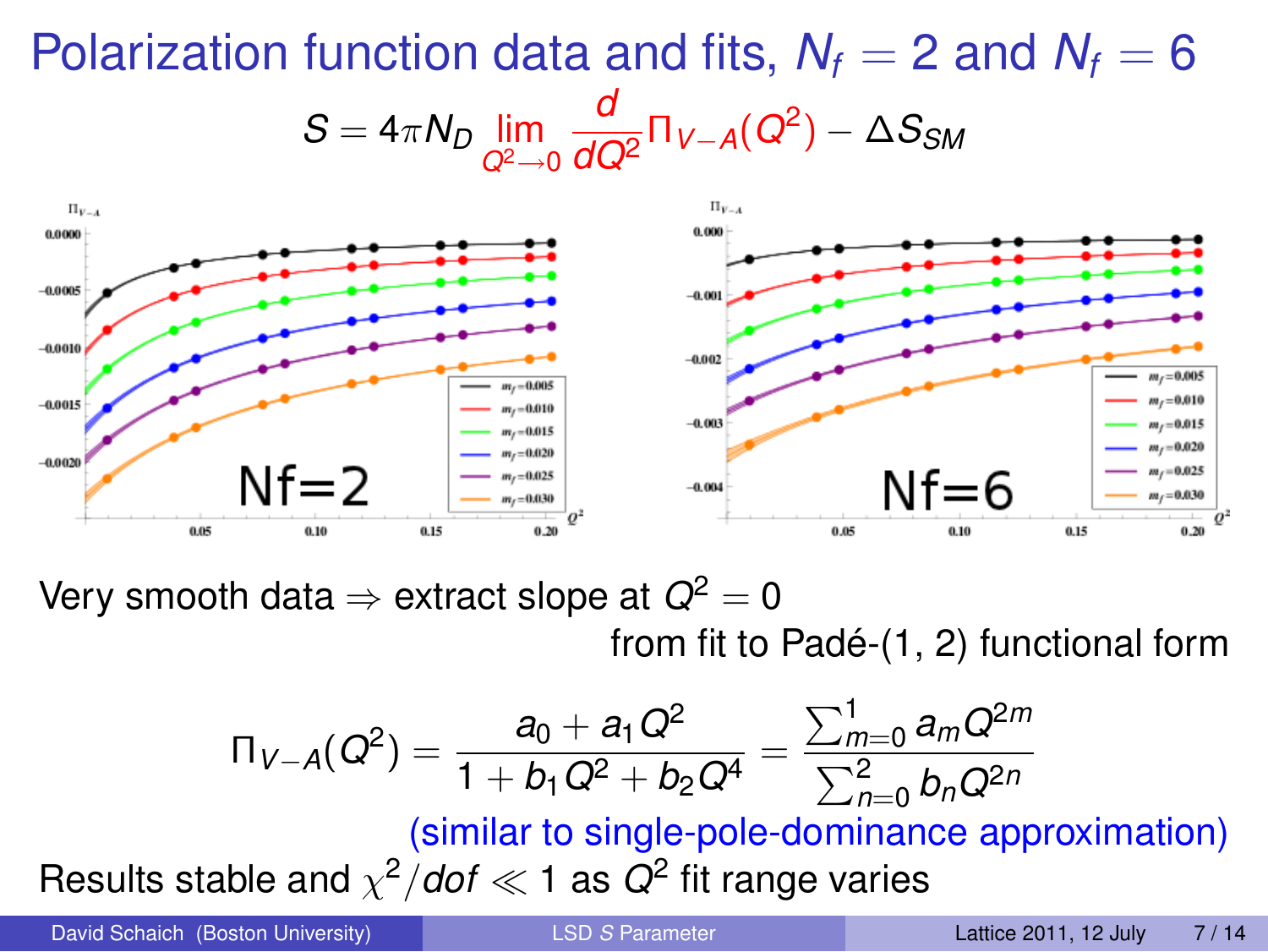Fit results for Π' *V*−*A* (0), *N<sup>f</sup>* = 2 and *N<sup>f</sup>* = 6



Horizontal axis:  $M_P^2/M_{V0}^2$  gives a more physical comparison than  $m_i$  $M_{V0} \equiv \lim_{m_f \rightarrow 0} M_V$  is matched between  $N_f=2$  and  $N_f=6$ 

Expect agreement in the quenched limit  $\mathit{M_P^2}\rightarrow\infty$ 

David Schaich (Boston University) LSD *S* [Parameter](#page-0-0) Lattice 2011, 12 July 8 / 14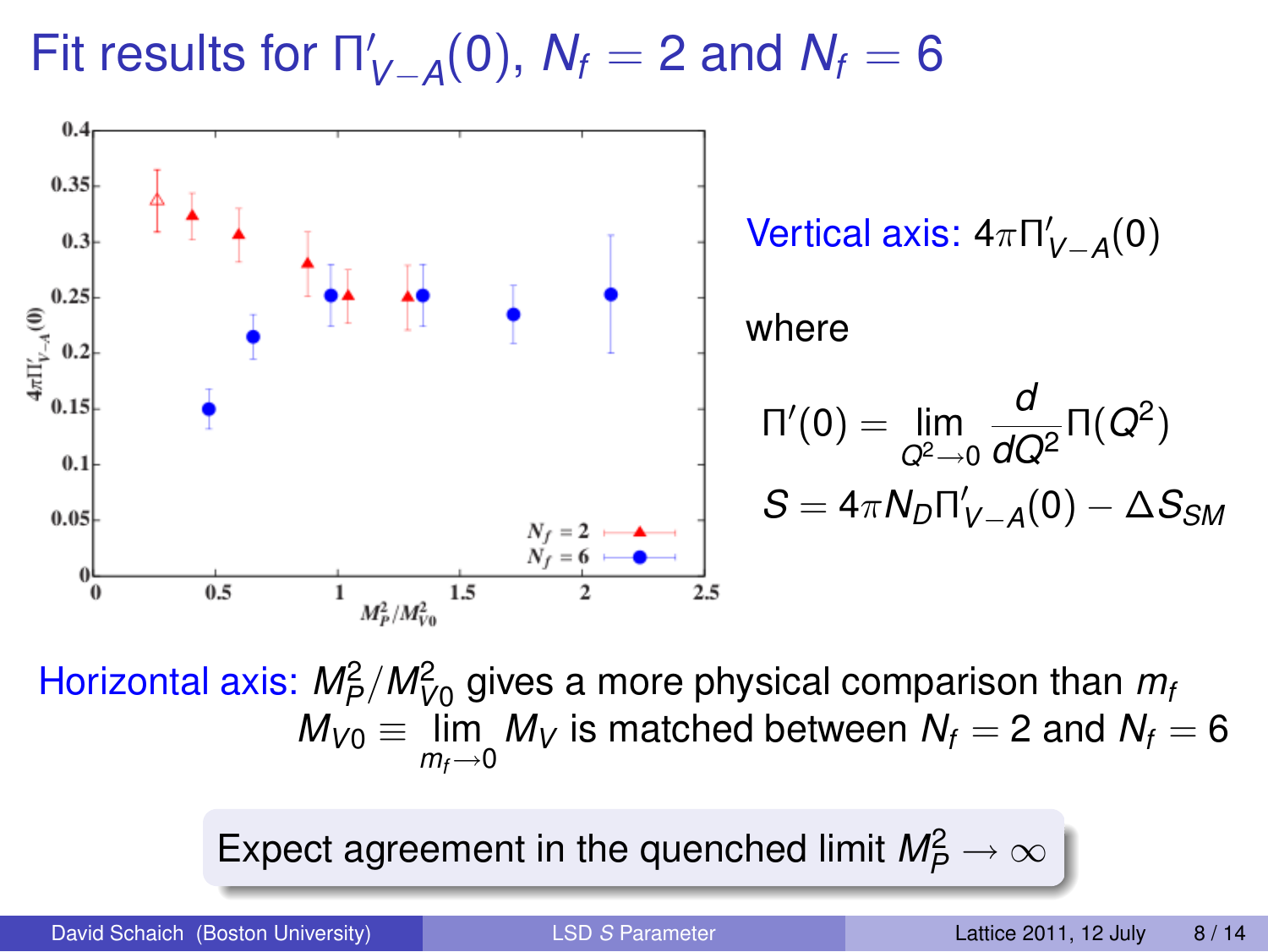## The last steps from slope to *S*

$$
S=4\pi N_D\lim_{Q^2\to 0}\frac{d}{dQ^2}\Pi_{V-A}(Q^2)-\Delta S_{SM}
$$

<sup>1</sup> *N<sup>D</sup>* doublets with chiral electroweak couplings contribute to *S* Usually consider worst-case scenario  $N_D = N_f/2$ but only  $N_D \geq 1$  is required for electroweak symmetry breaking

$$
\bullet \quad \Delta S_{SM} = \frac{1}{4} \int_{4M_P^2}^{\infty} \frac{ds}{s} \left[ 1 - \left( 1 - \frac{M_{V0}^2}{s} \right)^3 \Theta(s - M_{V0}^2) \right]
$$

No direct dependence on  $N_f$  or  $N_D$ Diverges logarithmically in the limit  $M_P^2 \rightarrow 0$ 

to cancel contribution of three "eaten" modes Small ( $\lesssim$  10%) reduction in this work ( $M_P^2 > 0$ )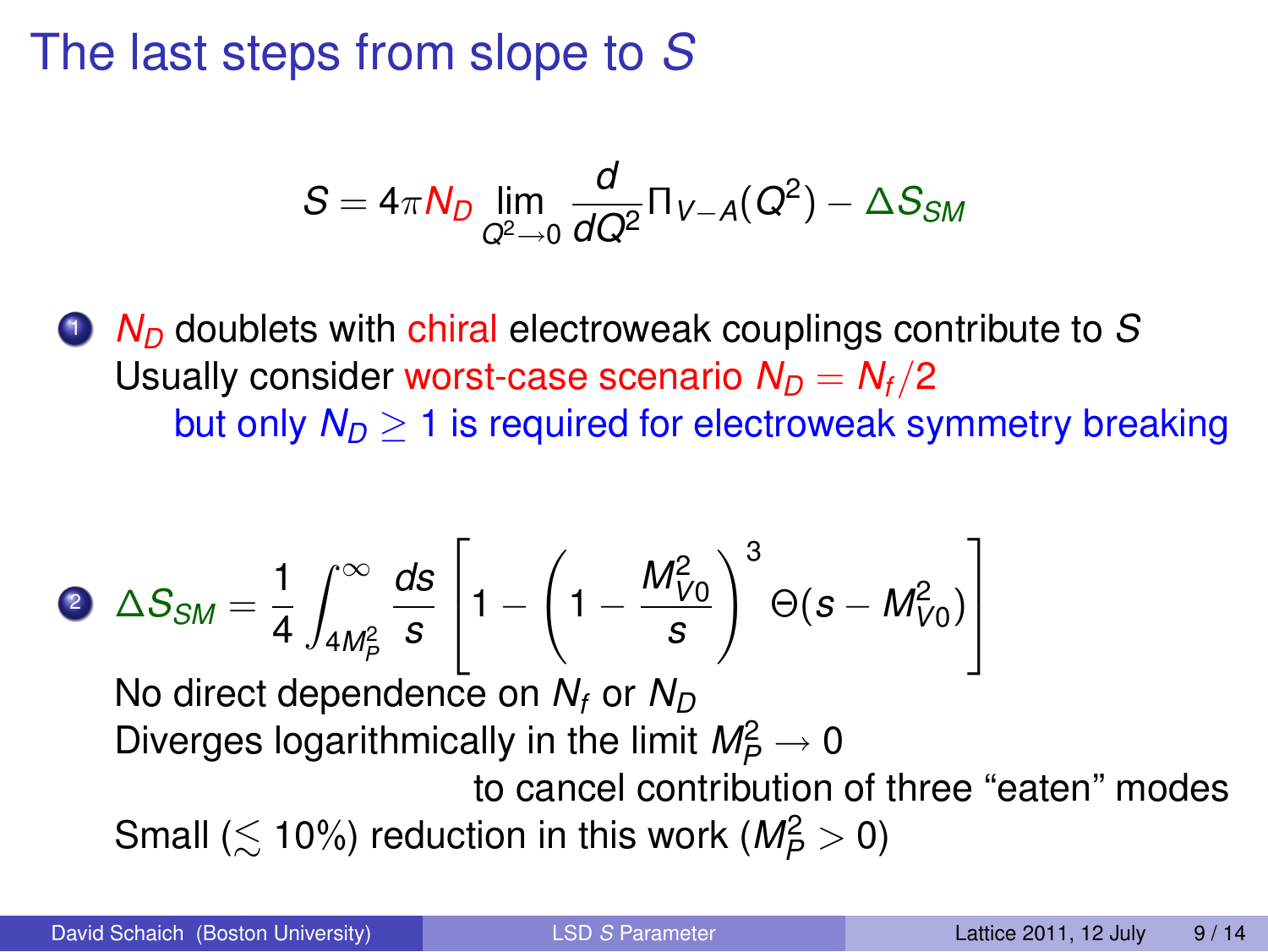## *S* parameter,  $N_f = 2$  and  $N_f = 6$



Linear fit to light points guides the eye, accounts for known  $\mathit{M_P^2}\rightarrow 0$  log divergence remaining after  $\Delta S_{SM}$ 

$$
S = A + BM_P^2 + \frac{C}{48\pi} \log \left( \frac{M_{V0}^2}{M_P^2} \right) \longrightarrow \lim_{M_P^2 \to 0} S = 0.31(4) \text{ for } N_f = 2
$$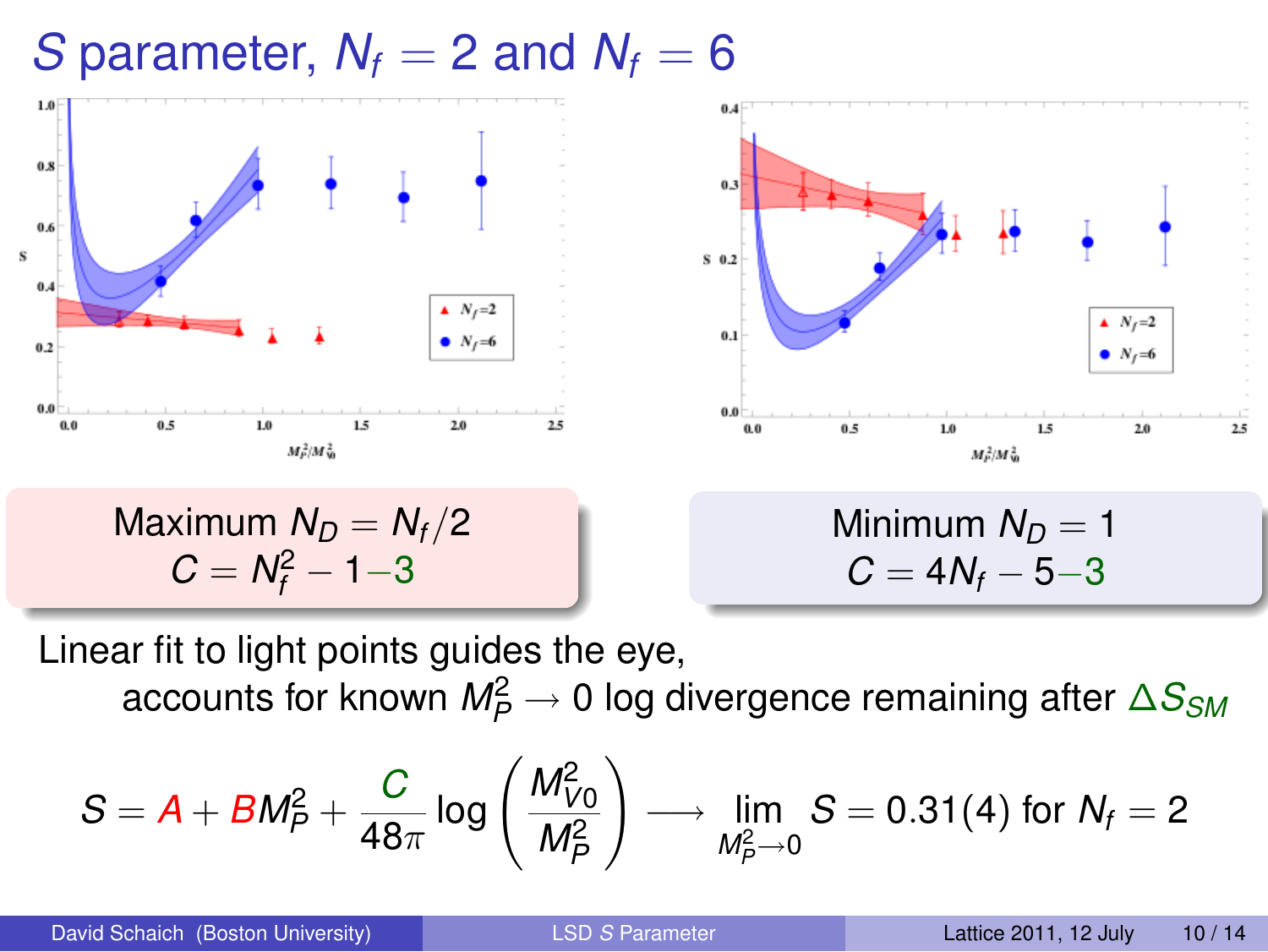Connection to parity-doubling of lightest states

$$
4\pi \Pi'_{V-A}(0) = \frac{1}{3\pi} \int_0^\infty \frac{ds}{s} [R_V(s) - R_A(s)] \longrightarrow 4\pi \left[ \frac{F_V^2}{M_V^2} - \frac{F_A^2}{M_A^2} \right]
$$
  
for  $R(s) \longrightarrow 12\pi F^2 \delta(s - M^2)$ 



Signs of *N<sup>f</sup>* = 6 parity-doubling consistent with reduced *S* Direct checks of finite-volume effects underway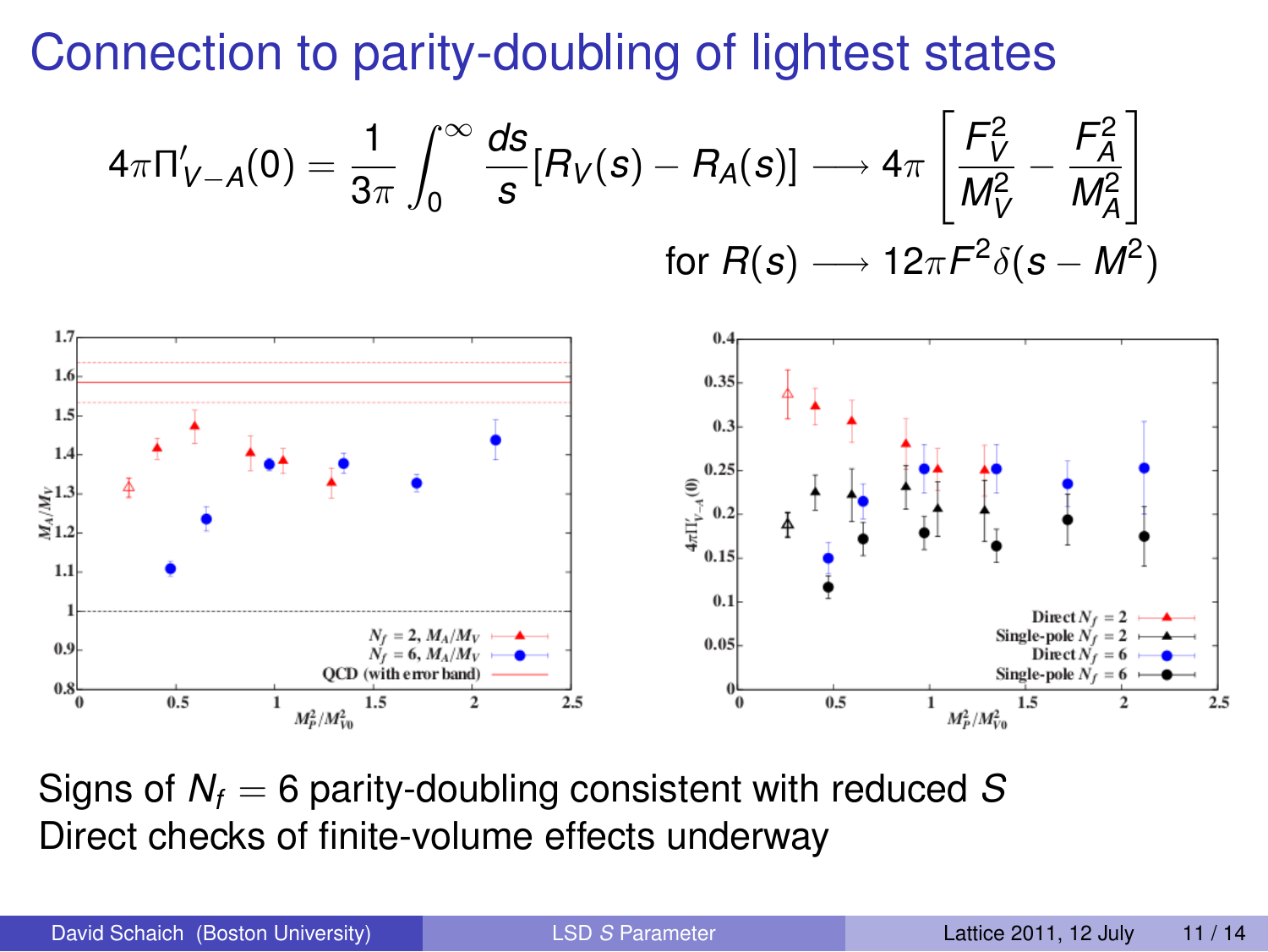## Preliminary results for  $N_f = 10$

Following the same procedure described above

(but not claiming  $N_f = 10$  is below the conformal window)

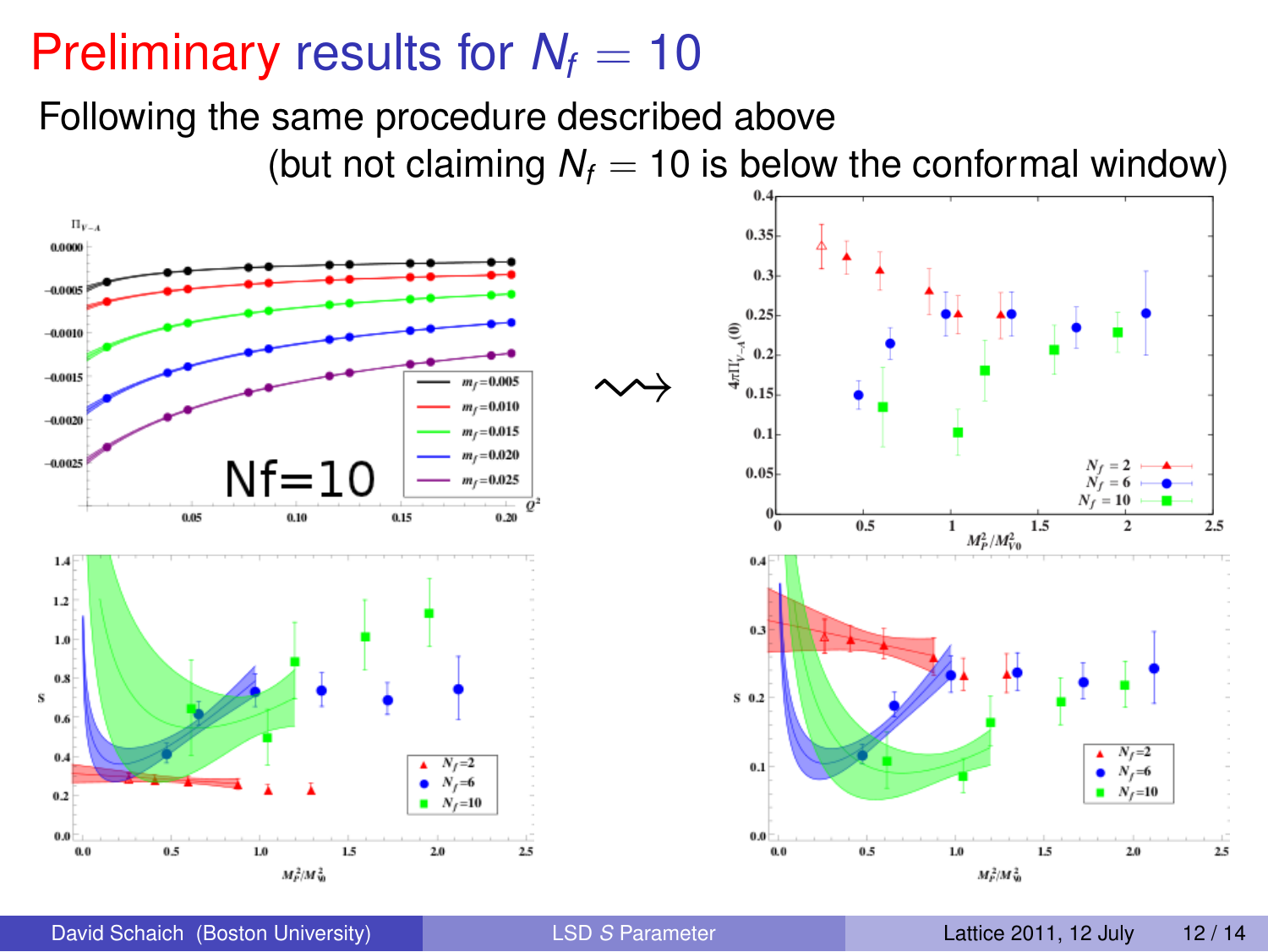## Conclusion and next steps

## **Conclusions**

- Reduction in *S* parameter for  $N_f = 6$  and  $N_f = 10$ compared to QCD-based expectations
- Discrepancy with experiment as small as  $\sim$ 2 $\sigma$

### Ongoing work

 $N_f$  = 10 runs still in progress,

as are  $m_f = 0.0075$  runs for  $N_f = 2$  and  $N_f = 6$ 

- Directly checking finite-volume effects
- Testing twisted boundary conditions for better low-*Q*<sup>2</sup> resolution

#### The *S* parameter is a crucial observable to measure in lattice studies of new strong dynamics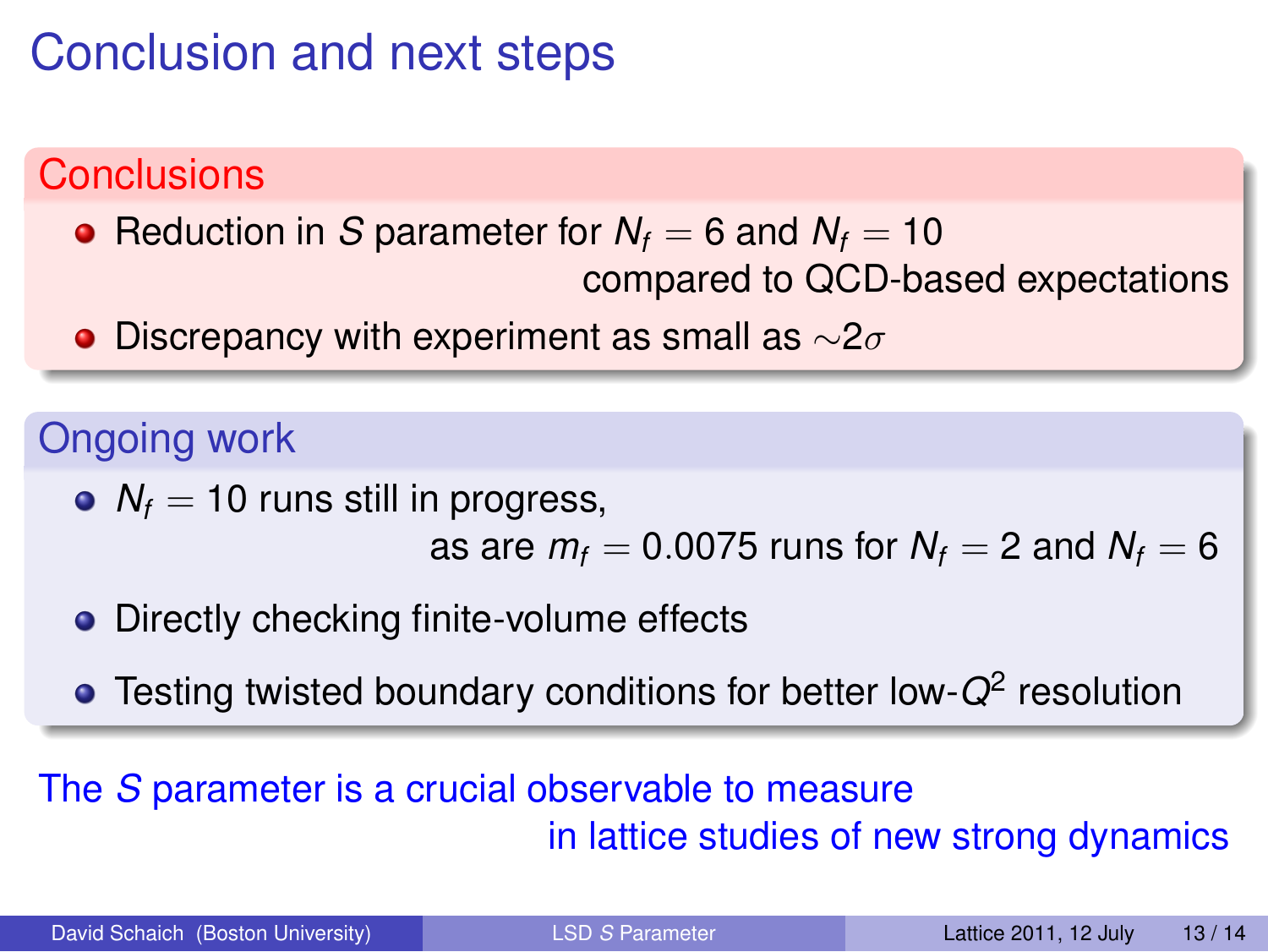# Thank you!

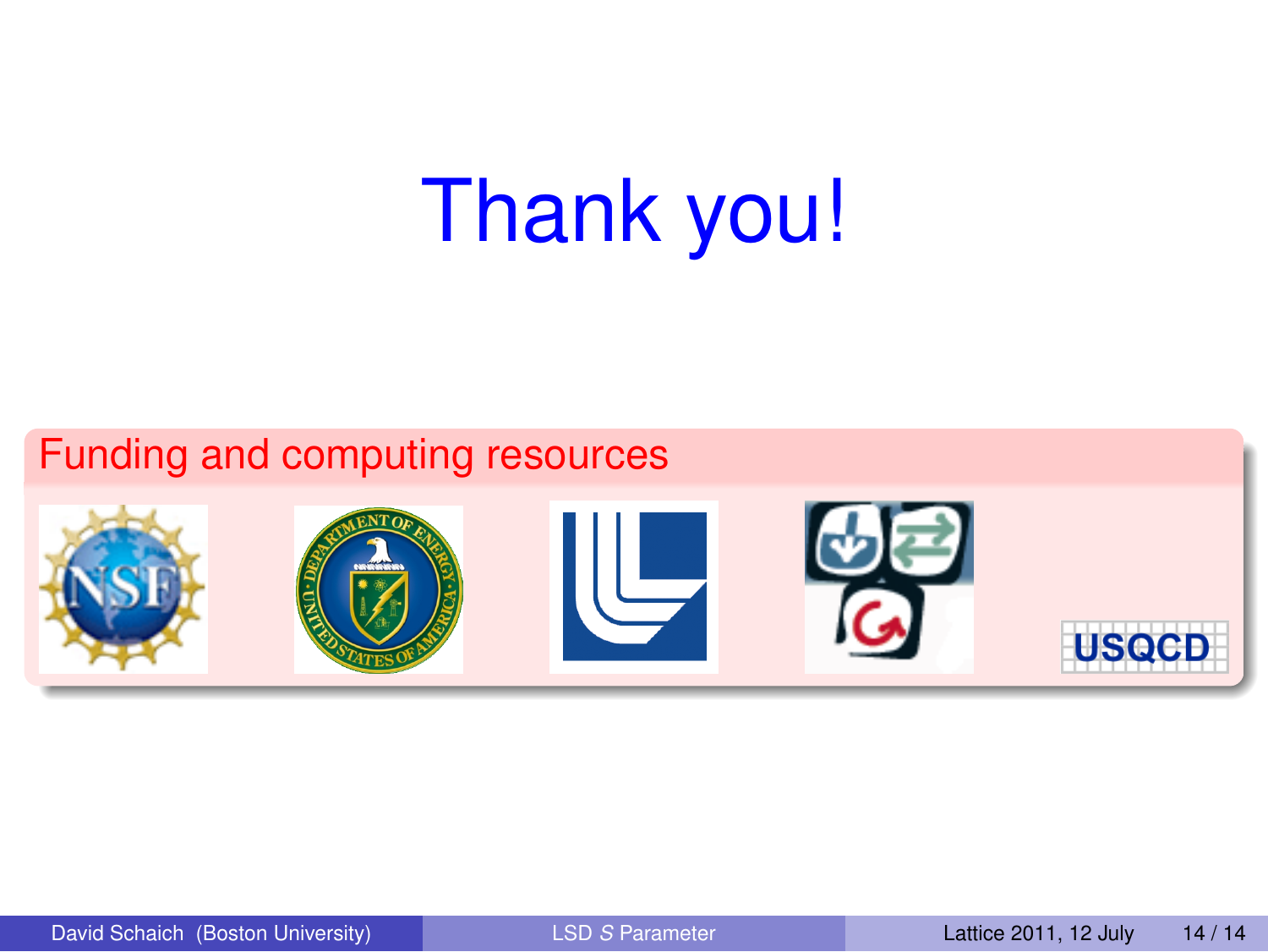## Backup: matching IR scales in the chiral limit



Vector mass, nucleon mass, and inverse Sommer scale all match at 10% level between  $N_f = 2$  and  $N_f = 6$  $M_{V0} = 0.215(3)$  [2f]; 0.209(3) [6f]; 0.192(10) [10f, not shown]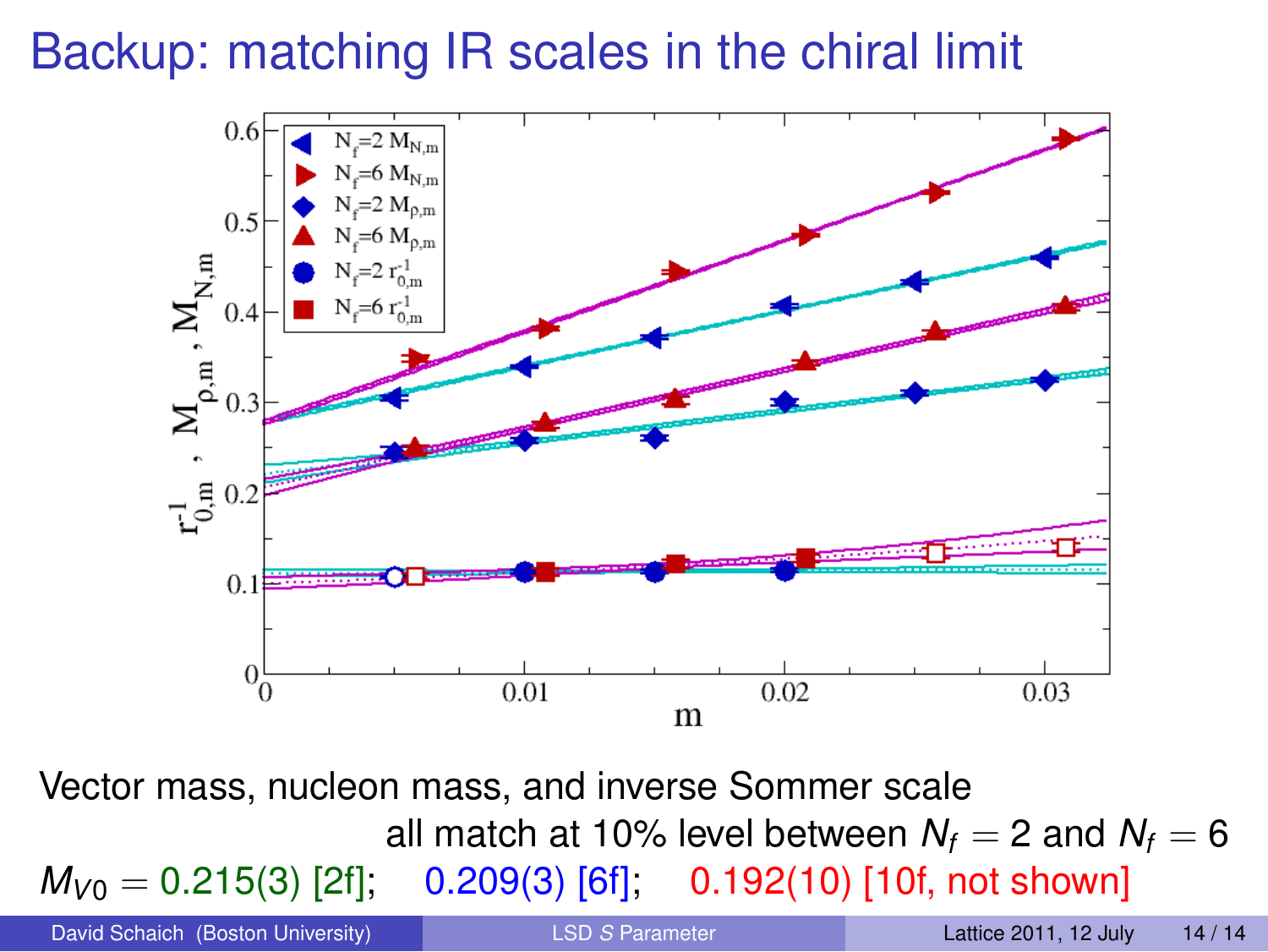## Backup: Conserved and local domain wall currents

Conserved currents:

$$
\mathcal{V}^{\mu a}(x) = \sum_{s=0}^{L_s-1} j^{\mu a}(x, s) \qquad \mathcal{A}^{\mu a}(x) = \sum_{s=0}^{L_s-1} sign\left(s - \frac{L_s-1}{2}\right) j^{\mu a}(x, s)
$$

$$
j^{\mu a}(x, s) = \overline{\Psi}(x + \widehat{\mu}, s) \frac{1 + \gamma^{\mu}}{2} \tau^{a} U_{x, \mu}^{\dagger} \Psi(x, s)
$$

$$
- \overline{\Psi}(x, s) \frac{1 - \gamma^{\mu}}{2} \tau^{a} U_{x, \mu} \Psi(x + \widehat{\mu}, s)
$$

Local currents:

$$
V^{\mu}(x) = \overline{q}(x)\gamma^{\mu} \tau^{a} q(x) \qquad A^{\mu}(x) = \overline{q}(x)\gamma^{\mu} \gamma^{5} \tau^{a} q(x)
$$

$$
q(x) = P_{L} \Psi(x, 0) + P_{R} \Psi(x, L_{s} - 1)
$$
Normalization: Tr $\left[T^{a} T^{b}\right] = \frac{\delta^{ab}}{2}$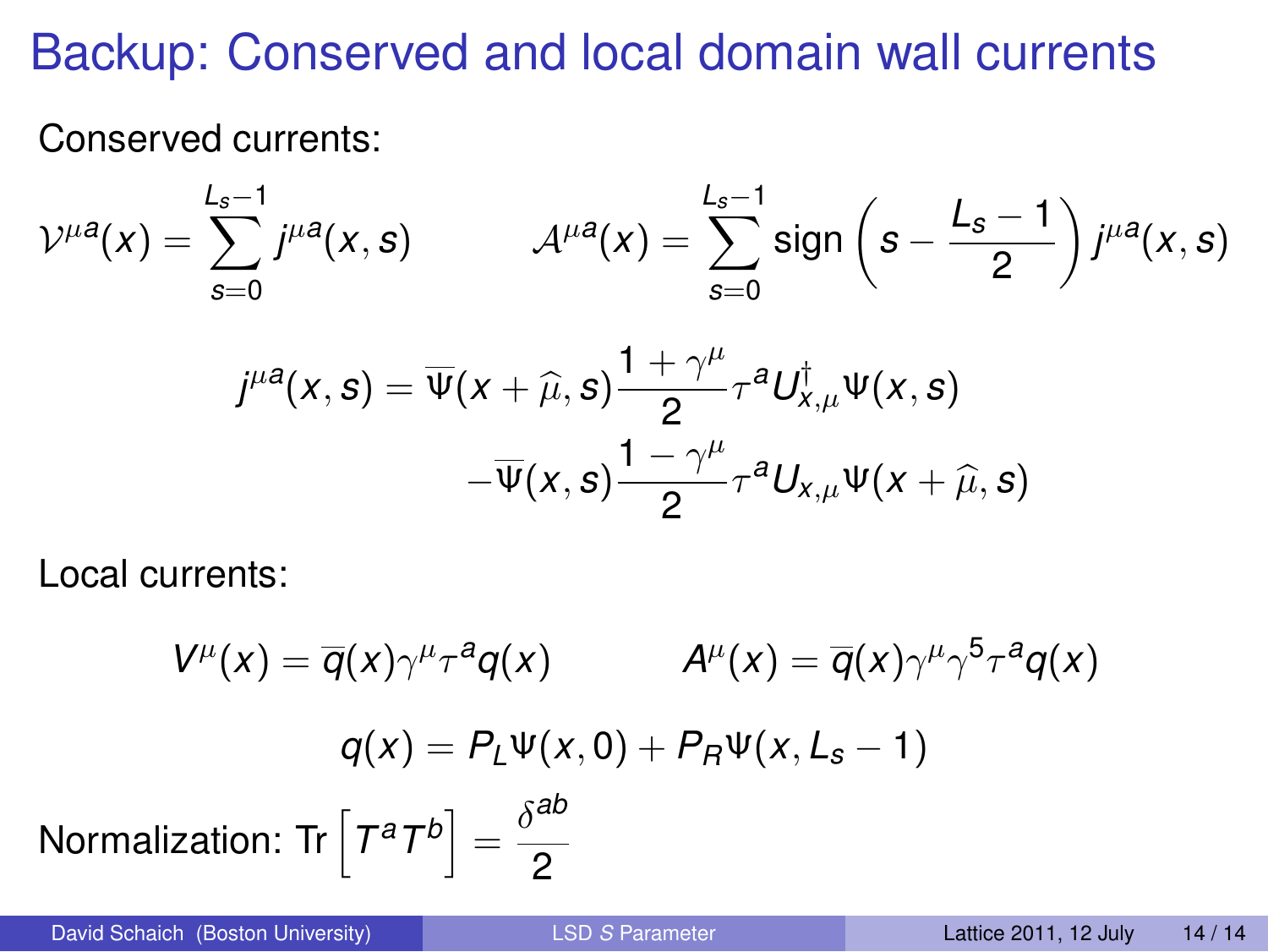## Backup: Ward identities and violations

 $\left[ Q_\mu \left[ \sum_X e^{iQ\cdot (x+\widehat{\mu}/2)} \left\langle \mathcal{V}^{\boldsymbol{a}}_\mu(x) V^{\boldsymbol{a}}_\nu(0) \right\rangle \right] = 0 \right]$ 



$$
\left[\textstyle\sum_{x}e^{iQ\cdot(x+\widehat{\mu}/2)}\left(\left<\mathcal{V}_{\mu}^{a}\mathcal{V}_{\nu}^{a}\right>-\left<\mathcal{A}_{\mu}^{a}\mathcal{A}_{\nu}^{a}\right>\right)\right]\widehat{Q}_{\nu}\approx0
$$



$$
\widehat{Q}_\mu \left[ \textstyle\sum_x e^{iQ\cdot x} \left\langle V_\mu^a(x) V_\nu^a(0) \right\rangle \right] \neq 0
$$





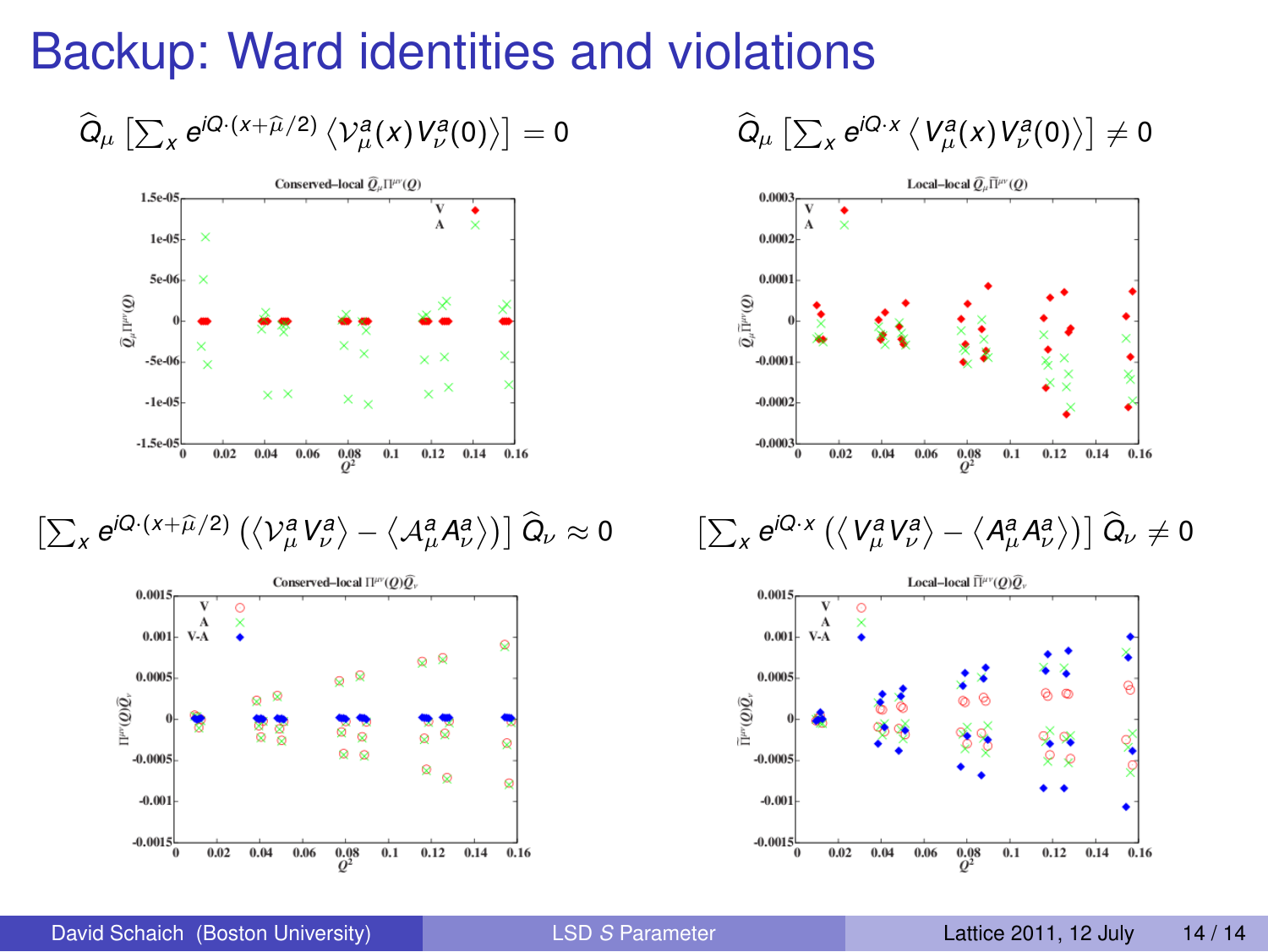# Backup: Padé fit *Q*<sup>2</sup>-range dependence



#### Results reported here used *QMax* = 0.4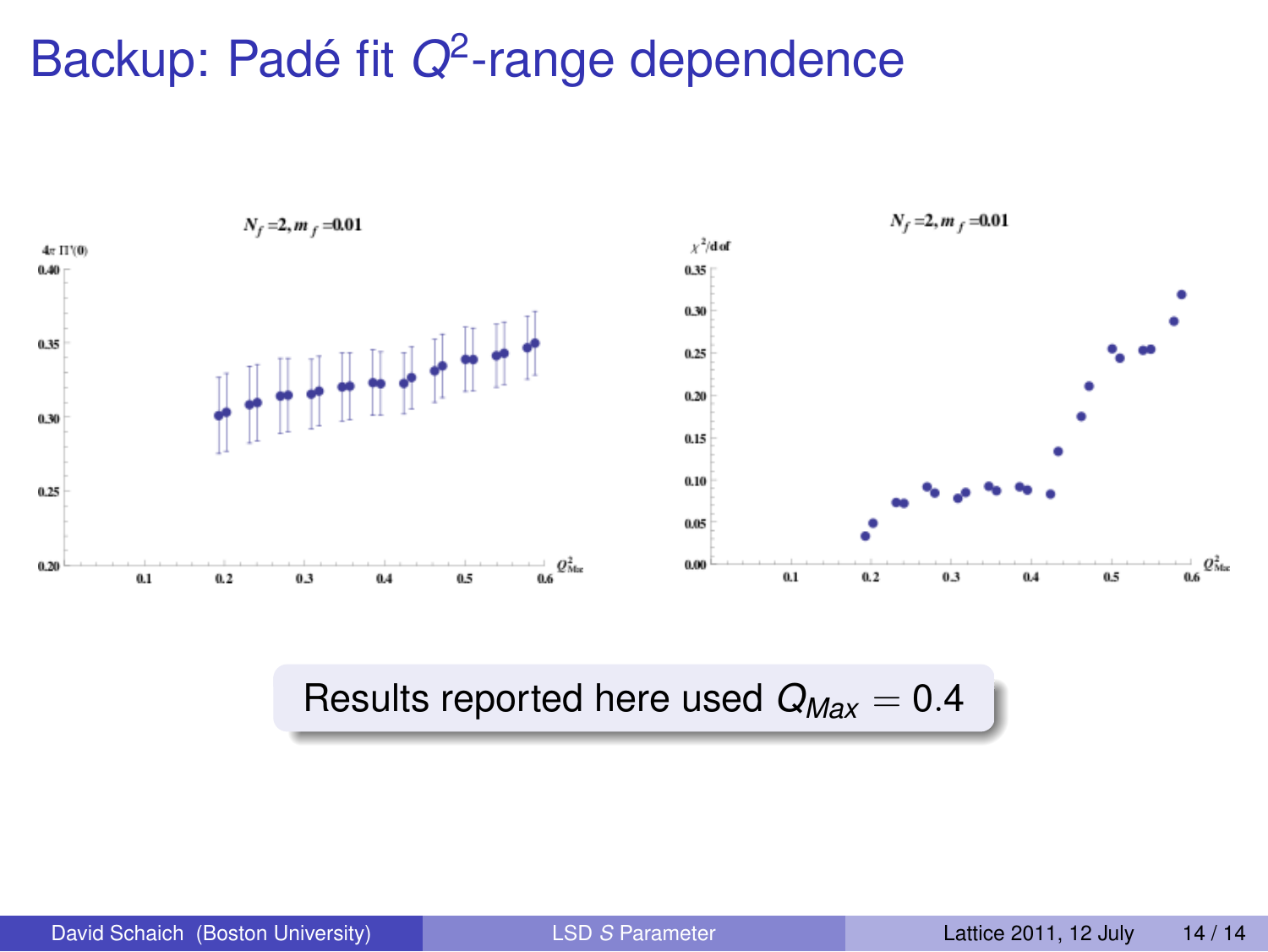## Backup: LSD ensembles and measurements of *S*

Number of measurements after applying thermalization cuts:

|         | $N_f=2$ |            | $N_f=6$ |            | $N_f = 10$ |            |
|---------|---------|------------|---------|------------|------------|------------|
| $m_{f}$ | $M_P L$ | $N_{meas}$ | $M_P L$ | $N_{meas}$ | $M_P L$    | $N_{meas}$ |
| 0.0050  | (3.5)   | (900)      | 4.6     | 538        | 4.8        | 130        |
| 0.0075  | (4.4)   | (126)      | (5.3)   | (172)      |            |            |
| 0.0100  | 4.4     | 920        | 5.4     | 482        | 6.3        | 104        |
| 0.0150  | 5.3     | 410        | 6.6     | 218        | 6.7        | 116        |
| 0.0200  | 6.4     | 286        | 7.8     | 158        | 7.8        | 180        |
| 0.0250  | 7.0     | 250        | 8.8     | 170        | 8.6        | 184        |
| 0.0300  | 7.8     | 158        | 9.7     | 104        | (8.9)      | (114)      |

Ensembles in red still evolving; thermalization cuts are preliminary Ensembles in (parentheses) not included in analyses reported here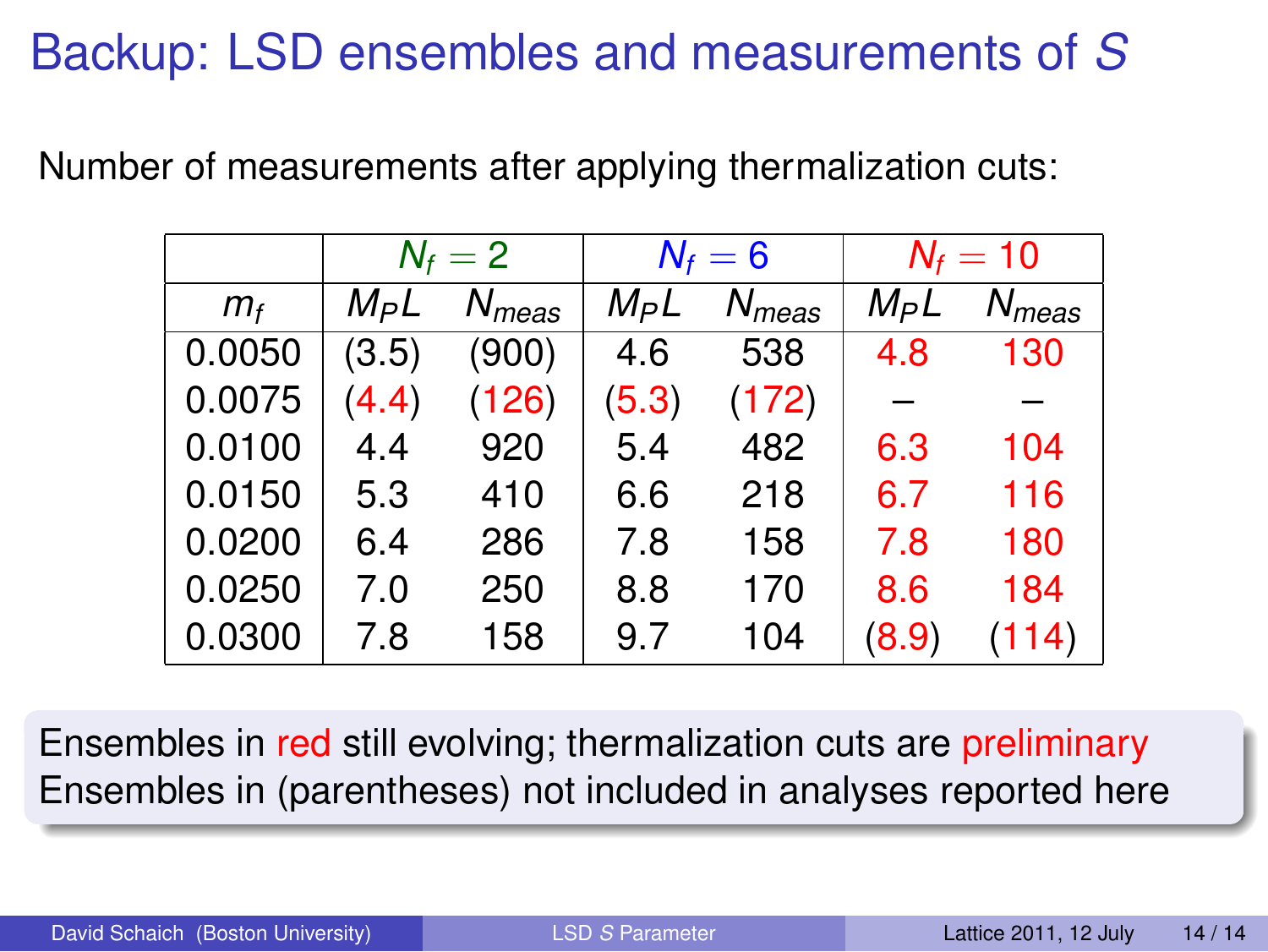## Backup: More parity-doubling plots



 $2.5$ 

 $2.5$